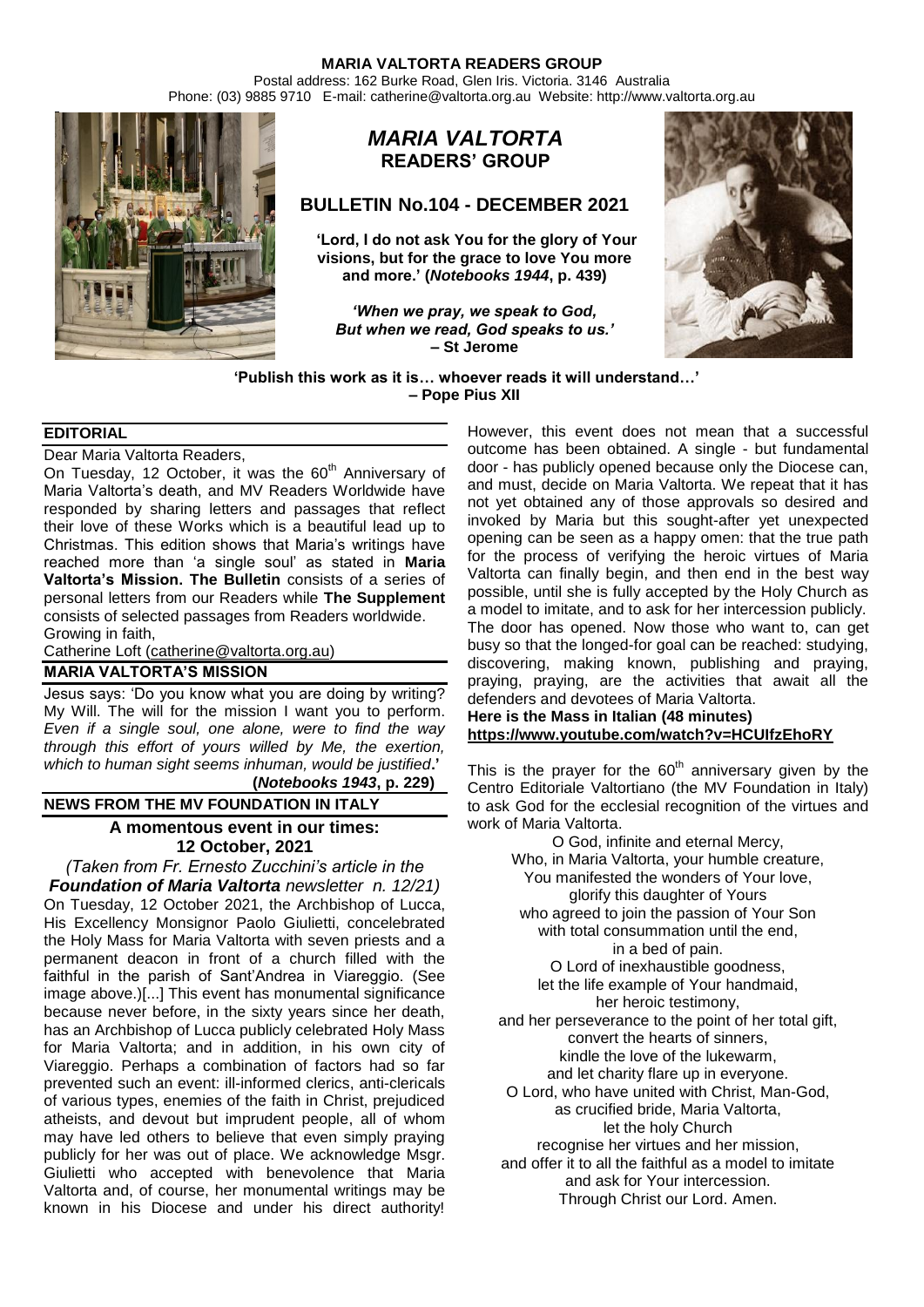Postal address: 162 Burke Road, Glen Iris. Victoria. 3146 Australia Phone: (03) 9885 9710 E-mail: catherine@valtorta.org.au Website: http://www.valtorta.org.au

# **60th ANNIVERSARY LETTERS**

I cannot recall the exact booklet found in my 40-something son's library at our remote family farm property, where he went to live to abandon his city career as civil-industrial engineer for the silence of our farm [working as a] full-time owner of many hives. Over summer, I would drive an hour and a half into the country to spend time with him – and had heard Santa Ana's holy day was to come a few days later on 26 July. Having been born an observant Anglican in the US, marrying a Chilean Catholic and moving to Santiago´s very Catholic culture offered an extraordinarily different life, one thing of which turned out to be consuming Maria Valtorta - eventually reading the 10 volumes in Spanish, four times. Consumed.

Knowing that my son´s library was entirely spiritual, I asked him if he could loan me a book on Jesus´ grandmother, Santa Ana. Eventually, he handed me five little books, most of which were less than 100 pages and were from a series by 'Foyers de Charite' (Houses of Charity), a group of missionaries approved by Rome. Their condensed booklets achieve a lyrical adventure of great depth & beauty – and as I turned the last page with utmost sadness, I began it again and then three times more. Maria Valtorta's name finally appeared from behind the small print. 'Foyers de Charite' had done good work introducing *The Poem*: also San Jose, San Juan Bautista, María Magdalena, Judas Iscariote. And I devoured them all many times. Then I was determined to find more 'by that author' back in Santiago. Our parish bookshop suggested the American nuns who taught at the parish school - then finally trying the bookstores in the city. After phoning every single bookstore, the same parish storeowner suggested the school for poor girls, an hour towards the edge of Santiago. A treasure trove! All ten volumes of **The** *Poem*, *Notebooks* & more. I was so thrilled that I selected another set be delivered to the parish library in the farm town. *The Poem* volumes are translations from the Italian, each about 425 pages, which transported me, as had the little booklets. Others would have to know them. MANY others. My son who lived at the farm, in turn, has also read them four times, Sadly, my other three sons have not been as receptive.

This may seem like a rambling but it is because the condensed booklets were so extraordinary and unexpected... **A Reader in Santiago, Chile**

I was attending Sunday morning Mass in the suburbs of Atlanta, Georgia, USA in the early 90's. After mass, a group of nuns (that I believe were from Canada), had setup some folding tables and were having a book sale. I had already wandered through all the tables without anything really catching my eye, when I overheard a conversation between an older woman and one of the nuns.

'What are these Maria Valtorta books about?' she asked. 'They make the Gospels come alive for me!' the young nun responded.

That was all I needed to hear and bought one of the books. I've been reading her works continuously ever since. So much solace comes to me through her writings, and lessons learned, or at least sometimes learned, and remembered. I'm always amazed at the thought that Maria Valtorta was actually alive during much of my youth.

 **A Reader in Boone, North Carolina, USA**

I read *The Poem of the Man-God* at the end of my day so that Maria's descriptions fill my last thoughts before I sleep. I'm particularly fond of Jesus' Hidden Life and the Meeting of the Shepherds, just to name a couple. When Jesus meets Judas, my heart sinks ... For me the *Poem of the Man-God* emanates pure Love and gives one much to ponder. Oh, if only it were more widely read.

#### **A Reader in New Zealand**

I started reading **The** *Poem of the Man God* in 1988 and have been reading it, and all her other published writings, ever since, almost on a daily basis. I feel myself extremely fortunate and blessed to have been introduced to the Works so long ago now. They have become a mainstay of my spiritual life along with Mass and the Eucharist. I have a strong conviction on their authenticity despite the Church being seemingly tardy in openly supporting these revelations to help the faith in this increasingly faithless era. No human could concoct such a work. The Works have bought me much closer to Jesus, Mary, and the Trinity, particularly the Holy Spirit whom I had always felt I knew little of and felt I wasn't close to. I have found that when I am down, reading a section or two will lift me up, and when I am feeling good, it elevates me further. These Works as a whole also give a great insight into the key persons and personalities in Jesus' preaching days, such as Peter, John, James and particularly Judas, along with Lazarus, Joseph and Nicodemus etc., and this is helpful in giving more context to the Gospels. The full explanation given by our Lord of His teaching, expands on the Gospels and brings us right to the heart of His message. These things are an immense gift from our Lord to help us in our faith. The works certainly do that. It is my intention to continue a daily reading of the works while I can. Every time I reread them, I pick up much more than I did the time before. **A Reader in Mount Lawley, Western Australia**

I discovered [ the writings of another mystic] mid-2019 just before I heard of Maria Valtorta. I read [the] whole book and I believed it was Jesus immediately - that this was a divine working. I couldn't discuss it with anyone - I didn't know there were prayer groups [connected to this mystic] around the country going on so I set it aside. Then I heard of Maria Valtorta's writings from a contributor to the EWTN Catholic T.V. named Fr. Mitch Pacwa – who was putting down all mystics including Maria Valtorta. I just had to check out this Maria, and on Amazon, I saw the whole five-volume set and all her writings. If you thought I was curious, you'd be putting it mildly. I had to get hold of these books and I did. I started to read them and they blew my mind. I wished they would never end. These books are a big reason why I became Catholic. I had been seeking Jesus but it was more of a historical Jesus I was reading about by bible scholars. [On the other hand, *The*  **Poem** was like Jesus bursting through the pages saying to me, 'This is who I am, lady'. Hahaha. Wow, sometimes I still can't believe it.

### **A Reader in Las Vegas, Nevada, USA**

In the late 1990s, I was approached by a Group from Sydney to present a talk during their Marian Retreat here in Canberra. Upon reading their Talk Guide, I informed them that they needed to get someone else, for I found it hard to believe that Mary was still a virgin after giving birth to Christ and that the Bible mentioned that Jesus was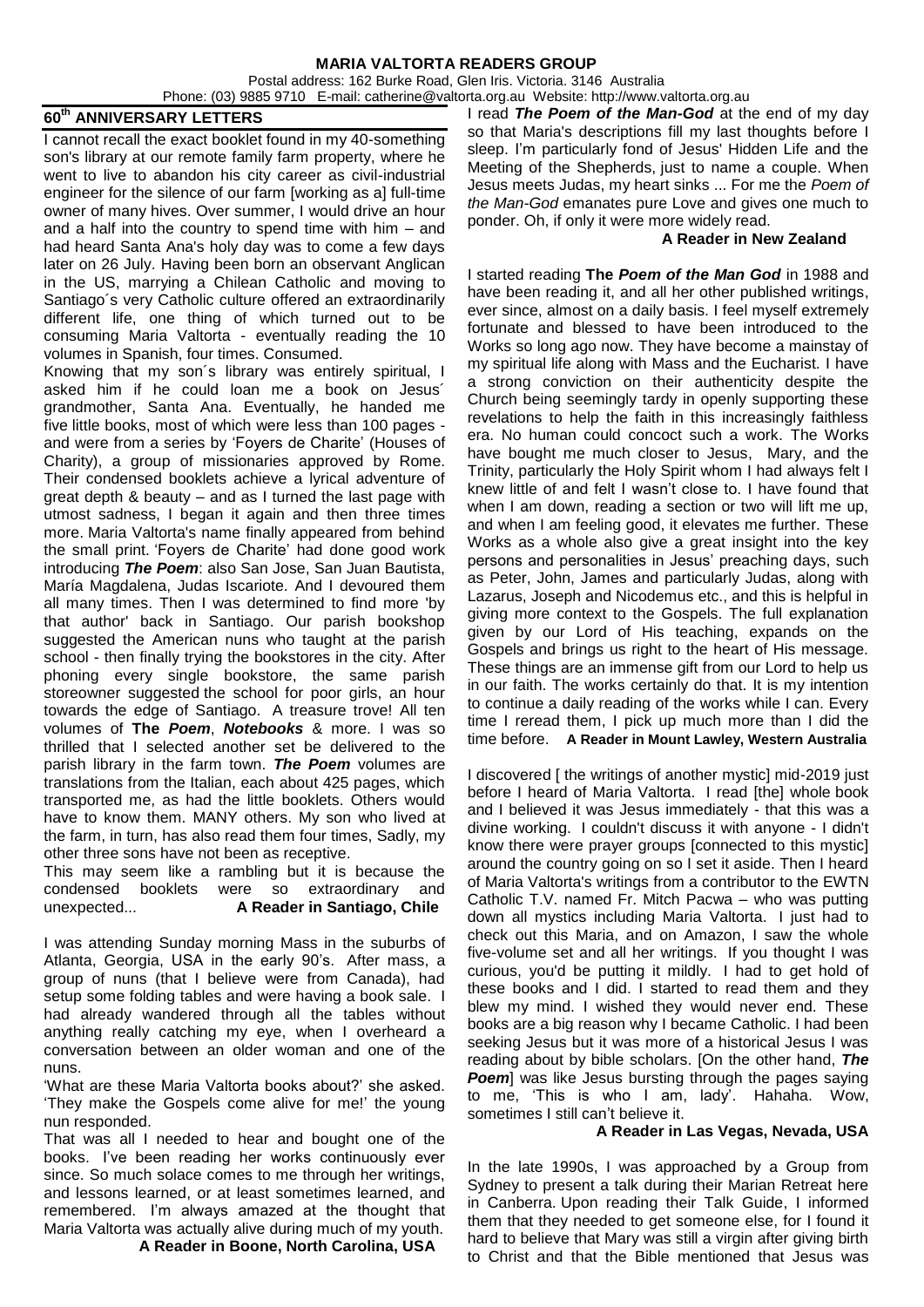Postal address: 162 Burke Road, Glen Iris. Victoria. 3146 Australia

Phone: (03) 9885 9710 E-mail: catherine@valtorta.org.au Website: http://www.valtorta.org.au informed that His Mother and 'brothers' had arrived. The Group lent me *The Poem of the Man-God* Volume 1, and asked me just to read from the start and up to the Chapter of the Birth of Christ. After doing so, I informed them that I would go ahead and present a Talk at the Retreat. When it was over, I felt that *The Poem* belonged to me; so I paid for and bought the complete second-hand set, and asked them to buy a new set. Up to this day, I am still reading and re-reading *The Poem*, for it has taught me to be forgiving and patient in dealing with people, which is otherwise hard to do, when one feels like walking with Christ and having an intimate relationship with Him. I bought another set that I sent overseas to my family and friends to read and hopefully get to know Christ better.

#### **A Reader in Canberra, Australia**

Someone told me about *The Poem* back in the 1990s. A mystic received revelations from God. I have always been somewhat suspicious, so when I began reading Volume 1, it took a while for me to accept the writings as real. Probably when Jesus began his ministry was the time when I was totally convinced. I then read Volumes 2 & 3, and then Maria's *Autobiography*. I loved *The Poem* but I did not like the Maria that was portrayed in the *Autobiography*. Why? She was too wussy! Just like Albert Facey in *A Fortunate Life*. It annoyed me that he never lost his temper with people who were not at all nice to him. I had to wait for Volume 4 as it had not been translated, and then years more before Volume 5 came out. I was just so hungry! I totally believed. I totally fell in love with Jesus, Mary and all. It changed my life and I began to see the many times that I had been protected in my life. In 2004, my husband and I went on a pilgrimage to Italy. But before Holy Italy, we indulged in Holiday Italy for 10 days. During that time, I *had* to visit Maria in Florence to personally thank her for all the time she spent writing and the knowledge I gained.

My first run through the five volumes was fairly quick, as I was anxious to find out all the interactions in the story. The second and subsequent readings enabled me to read the descriptions Maria gave - i.e. the diamonds glistening in the trees. I have seen them since and it is a great description. I have been able to interest some people into reading it, and I have my books out on loan often. But not many persevere. Back years ago, when I first wrote to David, it was to say that for me 'the story of the New Testament in the Bible is black and white. Valtorta has richly coloured it. I thank Jesus for Maria Valtorta - may she be named Venerable soon, then the anti-Valtorta people may be silenced. Interestingly enough in our area, we used to have 'Days of Reflection' and it so happened that Fr Mitch Pacwa was visiting W.A. and was the guest speaker. Well before EWTN ever did, I took every opportunity to mention *The Poem* but Father Mitch let loose vitriol against it **but he had not read it**! He was reacting to what had been told to him. He mentioned [two points], and his argument was that this would not have happened. I went home, found it, and it was taken out of context. I did not bother looking for the other error he pointed out. With so many pages of writing, it amused me to think that there were [only] two 'mistakes'. I feel sad for the people who have not discovered these wonderful books. They too would fall in love with Love.

 **A Reader in Northam, Western Australia**

I've been a reader of Maria Valtorta for so long - since my early 20s (I am now 86). I was first introduced by a Community called *The Holy Spirit of Freedom*. They were Workers with street Kids. ... I've read all her books, I believe. More than beautiful. I've read *The Poem* three times and then gave them away, and now I sort of regret it. I can't give a special passage because there are too many of them, and as I say, I now haven't got the books.

#### **A Reader in Victoria, Australia**

I came back yesterday from Italy where I visited Maria Valtorta's grave last Thursday. Opening your September Bulletin a few minutes ago, I see the picture of the grave. By the way, it is a bit strange that Maria Valtorta is not mentioned anywhere in the Basilica in Florence or in front of the entry where the map is. You have to ask one of the Servites of Mary, and he has to open several doors for you. Then you cross an empty cloister and there she is in one of the chapels - isolated, lonely, forgotten it seems. If she were still in the Viareggio cemetery, she would have more visitors. I suppose. It's a bit sad.

I have sent you two photos: one of MV's grave and the other of the Annunciation painting above one of the altars about which Maria Valtorta said that it is the most realistic portrait of our Holy Mother. **A Reader in France**

A sister of the order of the Notre Dames told me about *The Poem of the Man God*. That simple introduction changed my life and relationship with my Lord forever. I thank God often for allowing me to know of this intimate work, providing a way for me to know Jesus in a very intimate way that I could never imagine. I reread the five books and I am always touched with a new awareness of the life of Jesus. The lessons from Mary and Jesus in these books is very enlightening, almost like having a spiritual director to guide me. In this pandemic time, the Valtorta Readers Group has been a Godsend. There are not very many people to share this work with where I live. I have one sister who also appreciates these books, but otherwise I am alone, so the Valtorta Readers Group touches me immensely. Thanks to Valtorta, I have details and great joy concerning Mary's nativity. The details of nature's response to this great gift along with the family details adds such richness to my relationship with Mary. Bless you and the MV Readers Group Celebration to all on this great day! **A Reader in Iowa, USA**

I took some time to get into the works of Maria Valtorta and I was in my sixties before the various prods I had been given by various people (the work of the Holy Spirit, no doubt) came to fruition and I accepted a small booklet on the Shepherds from [a priest] and read it. I eventually contacted our NZ agent, Mrs Gwen Storey, and with her encouragement, I started reading *The Poem of the Man-God***.** It was not love at first sight but with the help of the map, I worked through Volume One and I was hooked. I have recently been reading a book by the American apologist, Karl Keating, written in 1988. It is called *'Catholicism and Fundamentalism'* and one passage struck me as being quite relevant.

'There is a tendency for religion to seem dry. Scholastic in the bad sense. This is easily overcome if one has a deep appreciation of the life of Christ. Help is needed to see the larger picture and there are several books that do a fine job in that.' For me, that book is *The Poem of the Man-*